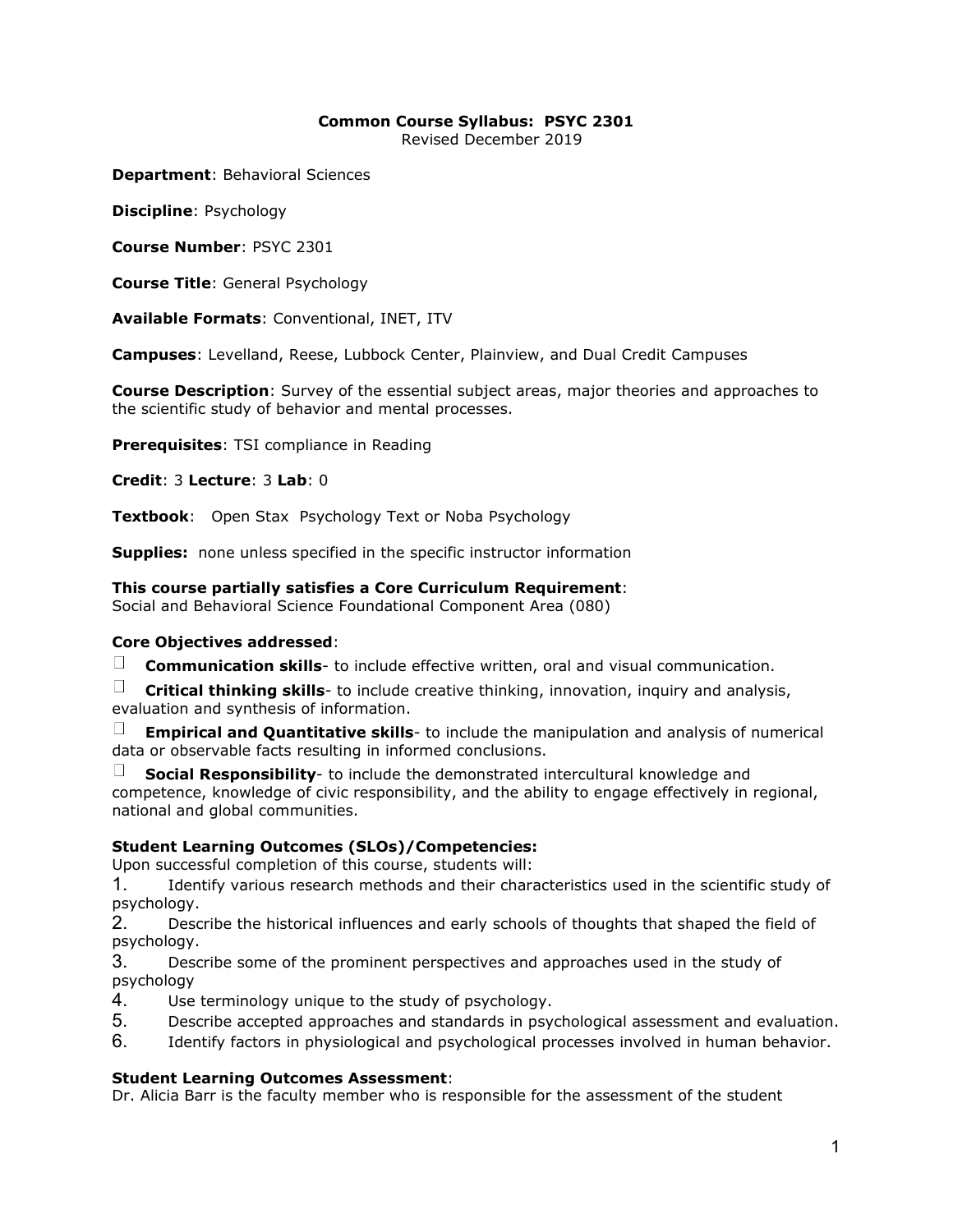learning outcomes. She will be sending a list of which SLOs will be assessed for each semester. There are 6 outcomes and these are rotated. Dr. Barr is also the person responsible to entry of the data into Task Stream for documentation.

**Course Evaluation:** See the instructor's course information sheet for specific items used in evaluating student performance. However, all courses will have multiple exams and a written assignment that is designated by the instructor.

## **Attendance Policy:**

Instructors will create an attendance policy that is consistent with the "Class Attendance" policies stated below in the *SPC General Catalog*:

*Students are expected to attend all classes in order to be successful in a course. The student may be administratively withdrawn from the course when absences become excessive as defined in the course syllabus.*

*When an unavoidable reason for class absence arises, such as illness, an official trip authorized by the college or an official activity, the instructor may permit the student to make up work missed. It is the student's responsibility to complete work missed within a reasonable period of time as determined by the instructor. Students are officially enrolled in all courses for which they pay tuition and fees at the time of registration. Should a student, for any reason, delay in reporting to a class after official enrollment, absences will be attributed to the student from the first class meeting.*

*Students who enroll in a course but have "Never Attended" by the official census date, as reported by the faculty member, will be administratively dropped by the Office of Admissions and Records. A student who does not meet the attendance requirements of a class as stated in the course syllabus and does not officially withdraw from that course by the official census date of the semester, may be administratively withdrawn from that course and receive a grade of "X" or "F" as determined by the instructor. Instructors are responsible for clearly stating their administrative drop policy in the course syllabus, and it is the student's responsibility to be aware of that policy.* 

*It is the student's responsibility to verify administrative drops for excessive absences through MySPC using his or her student online account. If it is determined that a student is awarded financial aid for a class or classes in which the student never attended or participated, the financial aid award will be adjusted in accordance with the classes in which the student did attend/participate and the student will owe any balance resulting from the adjustment.*

Additional attendance information might be included in the specific instructor's part of the syllabus.

**Plagiarism and Cheating:** Students are expected to do their own work on all projects, quizzes, assignments, examinations, and papers. Failure to comply with this policy will result in an F for the assignment and can result in an F for the course if circumstances warrant.

Plagiarism violations include, but are not limited to, the following:

1. Turning in a paper that has been purchased, borrowed, or downloaded from another student, an online term paper site, or a mail order term paper mill;

2. Cutting and pasting together information from books, articles, other papers, or online sites without providing proper documentation;

3. Using direct quotations (three or more words) from a source without showing them to be direct quotations and citing them; or

4. Missing in-text citations.

Cheating violations include, but are not limited to, the following:

- 1. Obtaining an examination by stealing or collusion;
- 2. Discovering the content of an examination before it is given;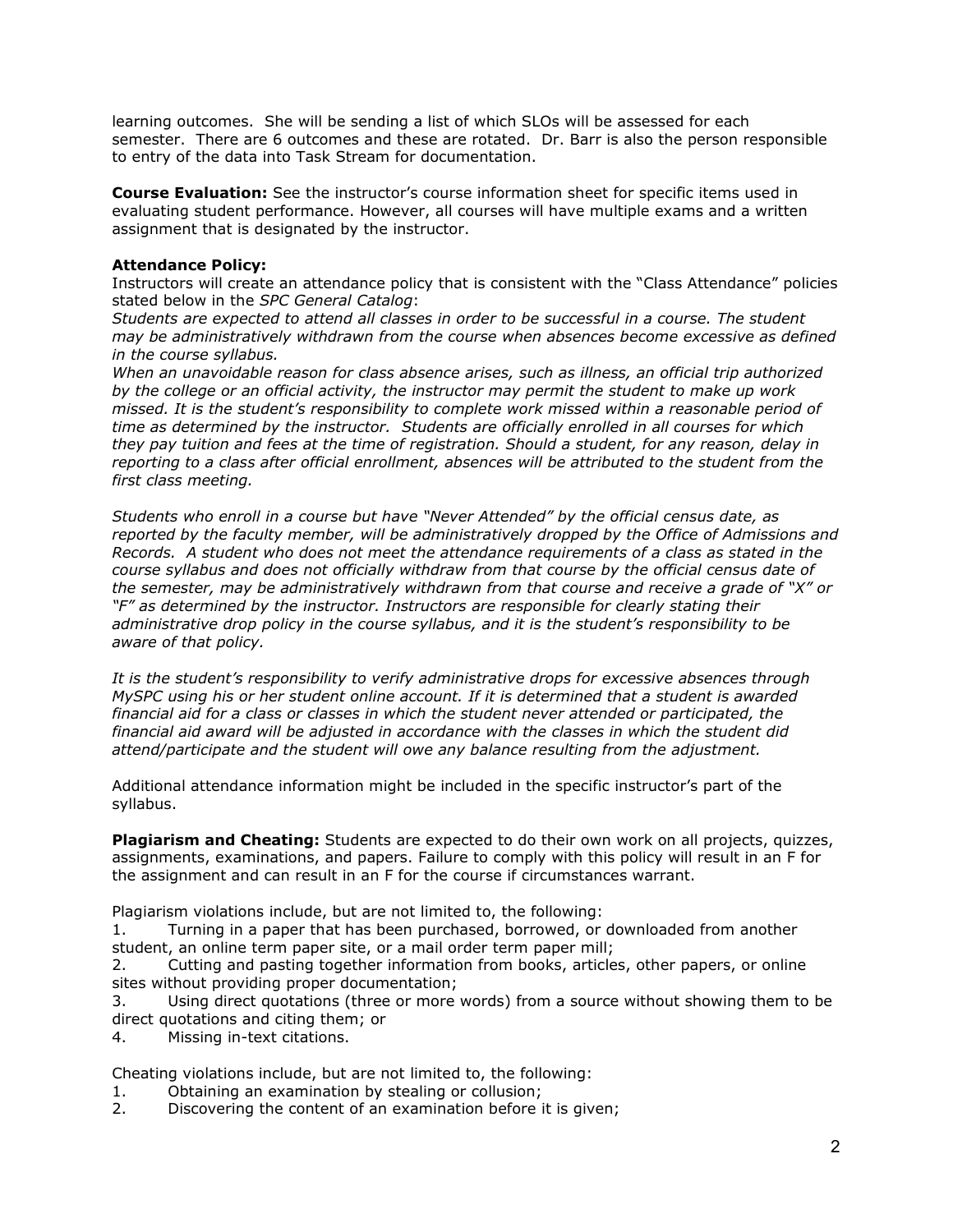3. Using an unauthorized source of information (notes, textbook, text messaging, internet, apps) during an examination, quiz, or homework assignment;

- 4. Entering an office or building to obtain unfair advantage;
- 5. Taking an examination for another;
- 6. Altering grade records;
- 7. Copying another's work during an examination or on a homework assignment;

8. Rewriting another student's work in Peer Editing so that the writing is no longer the original student's;

9. Taking pictures of a test, test answers, or someone else's paper.

**Student Code of Conduct Policy**: Any successful learning experience requires mutual respect on the part of the student and the instructor. Neither instructor nor student should be subject to others' behavior that is rude, disruptive, intimidating, aggressive, or demeaning**.** Student conduct that disrupts the learning process or is deemed disrespectful or threatening shall not be tolerated and may lead to disciplinary action and/or removal from class.

**Diversity Statement:** In this class, the teacher will establish and support an environment that values and nurtures individual and group differences and encourages engagement and interaction. Understanding and respecting multiple experiences and perspectives will serve to challenge and stimulate all of us to learn about others, about the larger world and about ourselves. By promoting diversity and intellectual exchange, we will not only mirror society as it is, but also model society as it should and can be.

**Disability Statement:** Students with disabilities, including but not limited to physical, psychiatric, or learning disabilities, who wish to request accommodations in this class should notify the Disability Services Office early in the semester so that the appropriate arrangements may be made. In accordance with federal law, a student requesting accommodations must provide acceptable documentation of his/her disability to the Disability Services Office. For more information, call or visit the Disability Services Office at Levelland (Student Health & Wellness Office) 806-716-2577, Reese Center (Building 8) 806-716-4675, or Plainview Center (Main Office) 806-716-4302 or 806-296-9611.

**Nondiscrimination Policy:** South Plains College does not discriminate on the basis of race, color, national origin, sex, disability or age in its programs and activities. The following person has been designated to handle inquiries regarding the non-discrimination policies: Vice President for Student Affairs, South Plains College, 1401 College Avenue, Box 5, Levelland, TX 79336. Phone number 806-716-2360.

**Title IX Pregnancy Accommodations Statement:** If you are pregnant, or have given birth within six months, Under Title IX you have a right to reasonable accommodations to help continue your education. To [activate](http://www.southplainscollege.edu/employees/manualshandbooks/facultyhandbook/sec4.php) accommodations you must submit a Title IX pregnancy accommodations request, along with specific medical documentation, to the Director of Health and Wellness. Once approved, notification will be sent to the student and instructors. It is the student's responsibility to work with the instructor to arrange accommodations. Contact the Director of Health and Wellness at 806-716-2362 or [email](http://www.southplainscollege.edu/employees/manualshandbooks/facultyhandbook/sec4.php) [cgilster@southplainscollege.edu](mailto:cgilster@southplainscollege.edu) for assistance.

**Campus Concealed Carry**: Texas Senate Bill - 11 (Government Code 411.2031, et al.) authorizes the carrying of a concealed handgun in South Plains College buildings only by persons who have been issued and are in possession of a Texas License to Carry a Handgun. Qualified law enforcement officers or those who are otherwise authorized to carry a concealed handgun in the State of Texas are also permitted to do so. Pursuant to Penal Code (PC) 46.035 and South Plains College policy, license holders may not carry a concealed handgun in restricted locations. For a list of locations and Frequently Asked Questions, please refer to the Campus Carry page at: <http://www.southplainscollege.edu/campuscarry.php>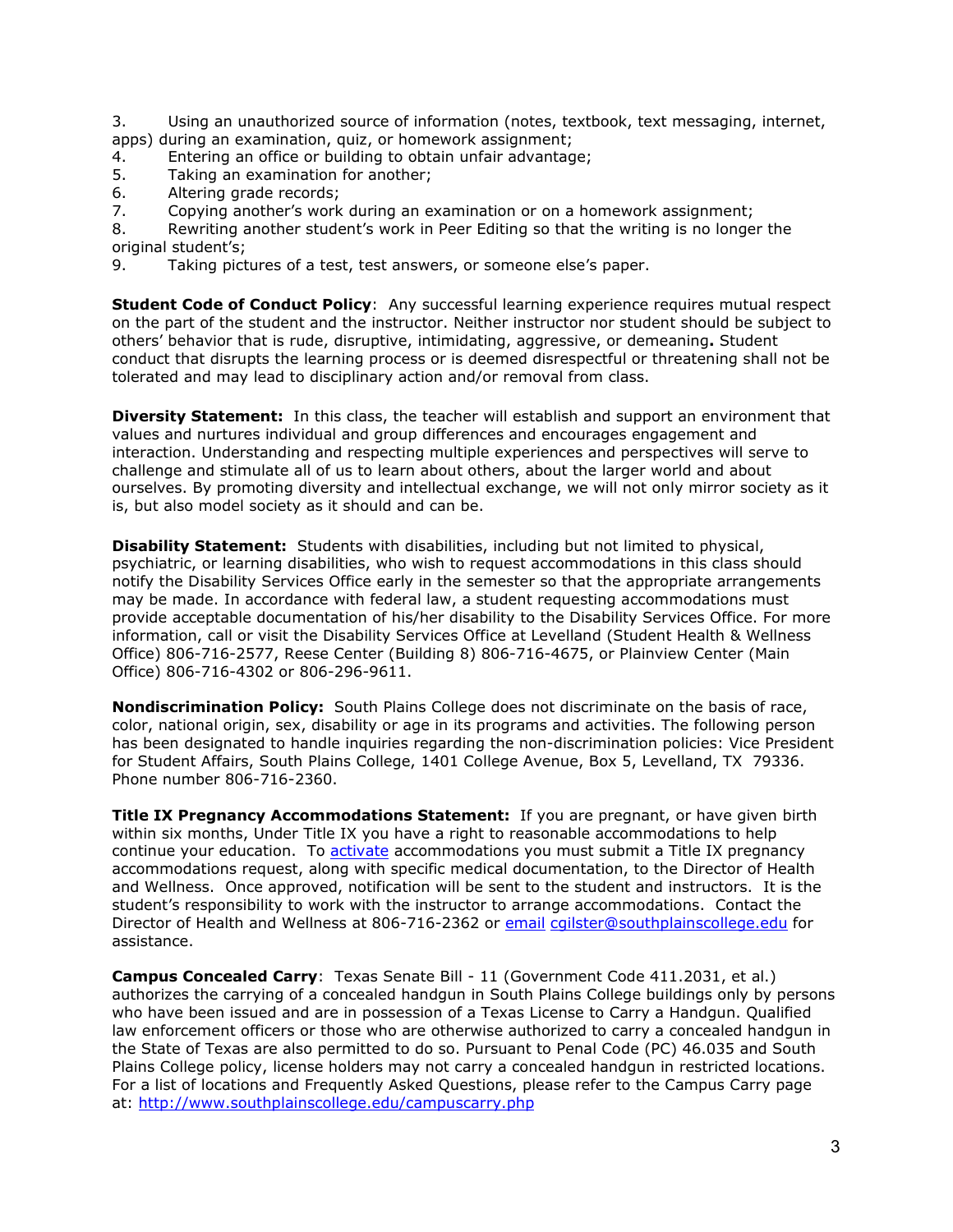Pursuant to PC 46.035, the open carrying of handguns is prohibited on all South Plains College campuses. Report violations to the College Police Department at 806-716-2396 or 9-1-1.

Note: The instructor reserves the right to modify the course syllabus and policies, as well as notify students of any changes, at any point during the semester.

**COVID-19 Statement:** If you are experiencing any of the following symptoms, please do not attend class and either seek medical attention or get tested for COVID-19.

- Cough, shortness of breath, difficulty breathing
- Fever or chills
- Muscles or body aches
- Vomiting or diarrhea
- New loss of taste and smell

Please also notify DeEtte Edens, BSN, RN, Associate Director of Health & Wellness, at [dedens@southplainscollege.edu](mailto:dedens@southplainscollege.edu) or 806-716-2376.

This is the statement approved by the Board of Regents on July 15, 2020 and revised on August 19, 2021, and it will be the statement until there is updated policy information.

\*\*\*\*\*\*\*\*\*\*

**Instructor's Course Information**: Serena Mangano, PhD

**Course Information**: PSYC 2301 – 202, Fall 2021

**Modality**: Conventional and Online

**Class Time**: Monday and Wednesday 1:00 PM - 2:15 PM at Reese Center Building #4, Room 410, and online (link provided on Blackboard)

**Office Hours**: Monday and Wednesday: 1 PM – 3 PM, Friday: 9:30 AM – 12:30 PM online (link available on Blackboard) and in person (details to follow), and by appointment

**Email Address**: [smangano@southplainscollege.edu](mailto:smangano@southplainscollege.edu)

**Course Websites**: Blackboard [\(https://southplainscollege.blackboard.com/\)](https://southplainscollege.blackboard.com/)

Textbook: You will use Psychology 2<sup>nd</sup> Edition (2020) OpenStax (Rice University/Bill & Melinda Gates Foundation), available for free on Blackboard. For more options, check <https://openstax.org/details/books/psychology-2e>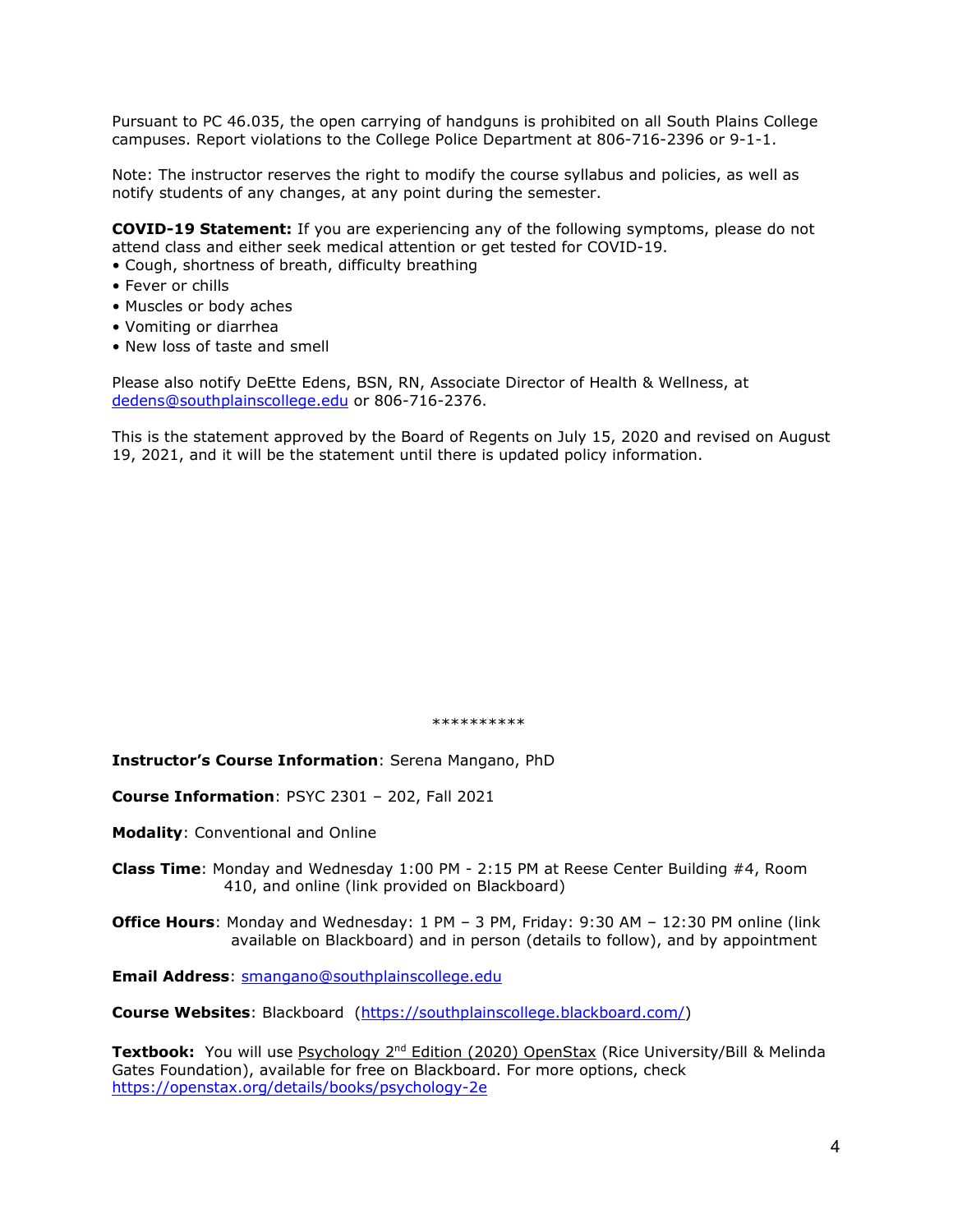**Grading Policy and Method of Evaluation:** It is possible to earn up to 500 points in this course, as follows:

|                    | Possible Points |
|--------------------|-----------------|
| Paper              | 80              |
| Exam 1             | 60              |
| Exam 2             | 60              |
| Exam 3             | 60              |
| Exam 4             | 30              |
| <b>Discussions</b> | 15@14=210       |
| Total              | 500             |

Final Grades will be determined by calculating the total amount of points earned by you this semester. These points are percentages of the scores in the previous chart.

- $A = 90\%$  of 500, meaning you earn between 450 and 500 points
- $B = 80\%$  of 500, meaning you earn between 400 and 449 points
- $C = 70\%$  of 500, meaning you earn between 350 and 399 points
- $D = 60\%$  of 500, meaning you earn between 300 and 349 points
- $F =$  less than 60% of 500, meaning you earn between 0 and 299 points

**Paper***:* This is worth 80 points: 5 earned with the first draft, that will be evaluated for completion, and up to 75 earned with the final draft. See the tentative schedule for due dates. If the paper is late it will have 10% deducted per day that it is late. The paper consists of your review of ONE of the books or the movies listed on Blackboard. The evaluation rubric for the paper is available on Blackboard. You can turn your paper in earlier, but the due dates are firm deadlines. You will turn in your paper on Blackboard.

**Exams**: They are worth 210 points. Throughout the semester you will take 4 (four) exams on Blackboard. Exams may contain multiple choice and true/false questions. Exams open 48 hours before they are due, allow 2 attempts, and I will record your highest grade. You have up to 90 minutes to take each exam. See Class Schedule for exam due dates and contents.

**Discussions**: There is one prompt for each chapter covered in the course. Each of you will respond to the prompt (initial post) to earn 7.5 points, and to one of your classmates' posts to earn 7.5 more points. You will need to adhere to the discussion posts policies available on Blackboard. You can agree, disagree, use any material from textbook, internet, readings, personal experiences, etc., and I only ask all of you to be respectful and polite to each other. Discussions are available from the first day of class until their due date.

**Academic Integrity:** As stated in your college catalog, "Offering the work of another as one's own, without proper acknowledgement, is plagiarism…" Students found guilty of plagiarism could fail or receive a zero on the work in question for the first offense and could be dropped from the course should a second offense occur. Cutting and pasting information directly from websites without citing your source also constitutes plagiarism. **I will check your paper for plagiarism if I suspect it has occurred.** If I determine that you are cheating on any phase of your course work, I will take action that could include giving you a "zero" on the course work or even possible dismissal from the course. Check out the following resources for more informationonplagiarismandhow toavoidit: <http://www3.southplainscollege.edu/plagiarism/> or [http://tlt.its.psu.edu/plagiarism/tutorial.](http://tlt.its.psu.edu/plagiarism/tutorial)